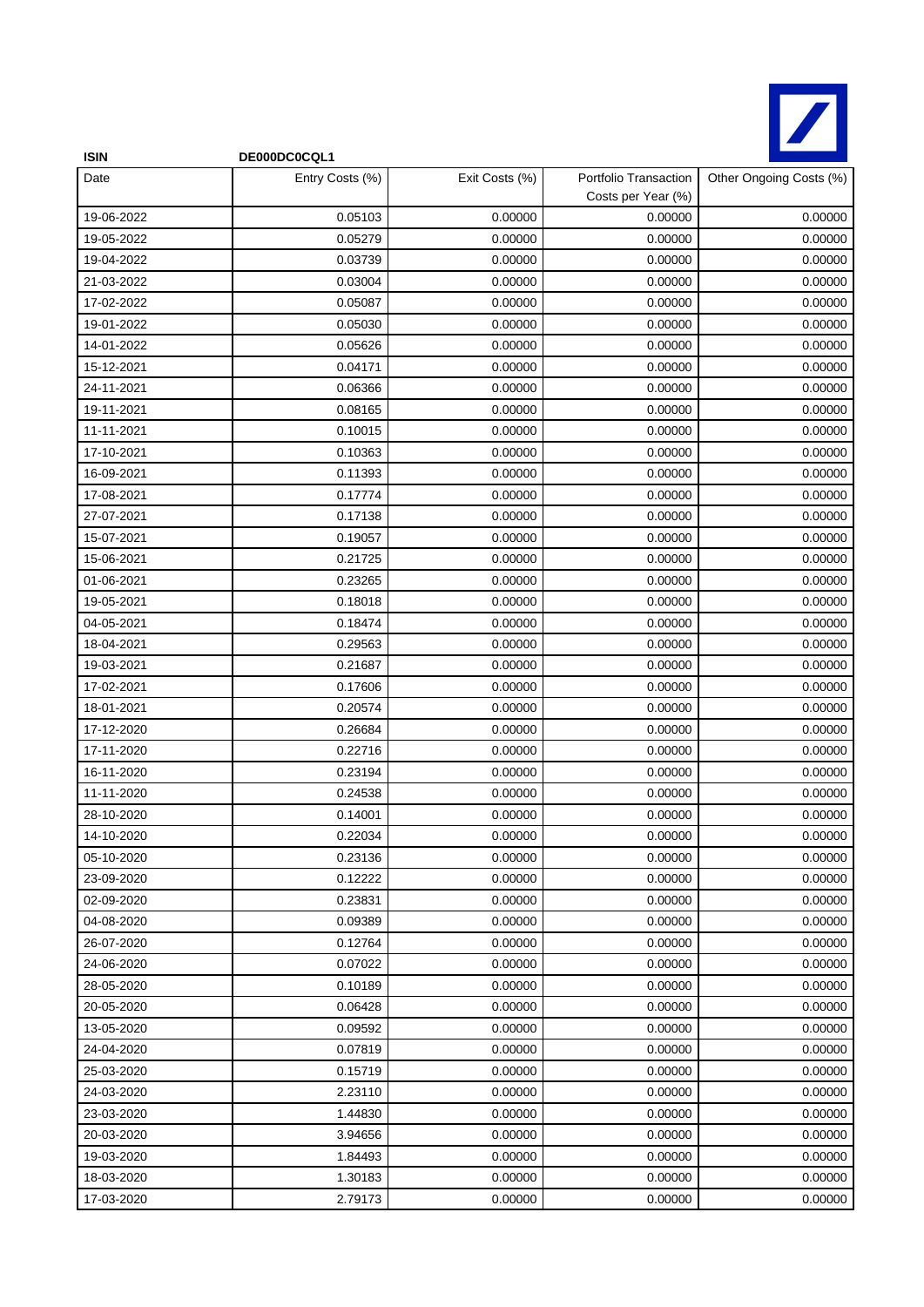| 16-03-2020 | 0.10372 | 0.00000 | 0.00000 | 0.00000 |
|------------|---------|---------|---------|---------|
| 15-03-2020 | 0.18227 | 0.00000 | 0.00000 | 0.00000 |
| 14-03-2020 | 0.18364 | 0.00000 | 0.00000 | 0.00000 |
| 13-03-2020 | 0.18364 | 0.00000 | 0.00000 | 0.00000 |
| 12-03-2020 | 0.30926 | 0.00000 | 0.00000 | 0.00000 |
| 11-03-2020 | 0.19033 | 0.00000 | 0.00000 | 0.00000 |
| 10-03-2020 | 0.22664 | 0.00000 | 0.00000 | 0.00000 |
| 09-03-2020 | 0.29707 | 0.00000 | 0.00000 | 0.00000 |
| 08-03-2020 | 0.26913 | 0.00000 | 0.00000 | 0.00000 |
| 07-03-2020 | 0.27084 | 0.00000 | 0.00000 | 0.00000 |
| 06-03-2020 | 0.27084 | 0.00000 | 0.00000 | 0.00000 |
| 05-03-2020 | 0.43734 | 0.00000 | 0.00000 | 0.00000 |
| 04-03-2020 | 0.27676 | 0.00000 | 0.00000 | 0.00000 |
| 03-03-2020 | 0.35385 | 0.00000 | 0.00000 | 0.00000 |
| 02-03-2020 | 0.48939 | 0.00000 | 0.00000 | 0.00000 |
| 01-03-2020 | 0.28800 | 0.00000 | 0.00000 | 0.00000 |
| 29-02-2020 | 0.29035 | 0.00000 | 0.00000 | 0.00000 |
| 28-02-2020 | 0.29035 | 0.00000 | 0.00000 | 0.00000 |
| 27-02-2020 | 0.37903 | 0.00000 | 0.00000 | 0.00000 |
| 26-02-2020 | 0.40616 | 0.00000 | 0.00000 | 0.00000 |
| 25-02-2020 | 0.28187 | 0.00000 | 0.00000 | 0.00000 |
| 24-02-2020 | 0.33885 | 0.00000 | 0.00000 | 0.00000 |
| 23-02-2020 | 0.32693 | 0.00000 | 0.00000 | 0.00000 |
| 22-02-2020 | 0.32865 | 0.00000 | 0.00000 | 0.00000 |
| 21-02-2020 | 0.32865 | 0.00000 | 0.00000 | 0.00000 |
| 20-02-2020 | 0.29968 | 0.00000 | 0.00000 | 0.00000 |
| 19-02-2020 | 0.37812 | 0.00000 | 0.00000 | 0.00000 |
| 18-02-2020 | 0.29479 | 0.00000 | 0.00000 | 0.00000 |
| 17-02-2020 | 0.30229 | 0.00000 | 0.00000 | 0.00000 |
| 16-02-2020 | 0.38910 | 0.00000 | 0.00000 | 0.00000 |
| 15-02-2020 | 0.39108 | 0.00000 | 0.00000 | 0.00000 |
| 14-02-2020 | 0.39108 | 0.00000 | 0.00000 | 0.00000 |
| 13-02-2020 | 0.30590 | 0.00000 | 0.00000 | 0.00000 |
| 12-02-2020 | 0.32109 | 0.00000 | 0.00000 | 0.00000 |
| 11-02-2020 | 0.32030 | 0.00000 | 0.00000 | 0.00000 |
| 10-02-2020 | 0.31148 | 0.00000 | 0.00000 | 0.00000 |
| 09-02-2020 | 0.39884 | 0.00000 | 0.00000 | 0.00000 |
| 08-02-2020 | 0.40084 | 0.00000 | 0.00000 | 0.00000 |
| 07-02-2020 | 0.40084 | 0.00000 | 0.00000 | 0.00000 |
| 06-02-2020 | 0.43770 | 0.00000 | 0.00000 | 0.00000 |
| 05-02-2020 | 0.33895 | 0.00000 | 0.00000 | 0.00000 |
| 04-02-2020 | 0.30758 | 0.00000 | 0.00000 | 0.00000 |
| 03-02-2020 | 0.29858 | 0.00000 | 0.00000 | 0.00000 |
| 02-02-2020 | 0.38216 | 0.00000 | 0.00000 | 0.00000 |
| 01-02-2020 | 0.38411 | 0.00000 | 0.00000 | 0.00000 |
| 31-01-2020 | 0.38411 | 0.00000 | 0.00000 | 0.00000 |
| 30-01-2020 | 0.31604 | 0.00000 | 0.00000 | 0.00000 |
| 29-01-2020 | 0.32764 | 0.00000 | 0.00000 | 0.00000 |
| 28-01-2020 | 0.30506 | 0.00000 | 0.00000 | 0.00000 |
| 27-01-2020 | 0.39493 | 0.00000 | 0.00000 | 0.00000 |
| 26-01-2020 | 0.34390 | 0.00000 | 0.00000 | 0.00000 |
| 26-01-2020 | 0.34559 | 0.00000 | 0.00000 | 0.00000 |
| 24-01-2020 | 0.34559 | 0.00000 | 0.00000 | 0.00000 |